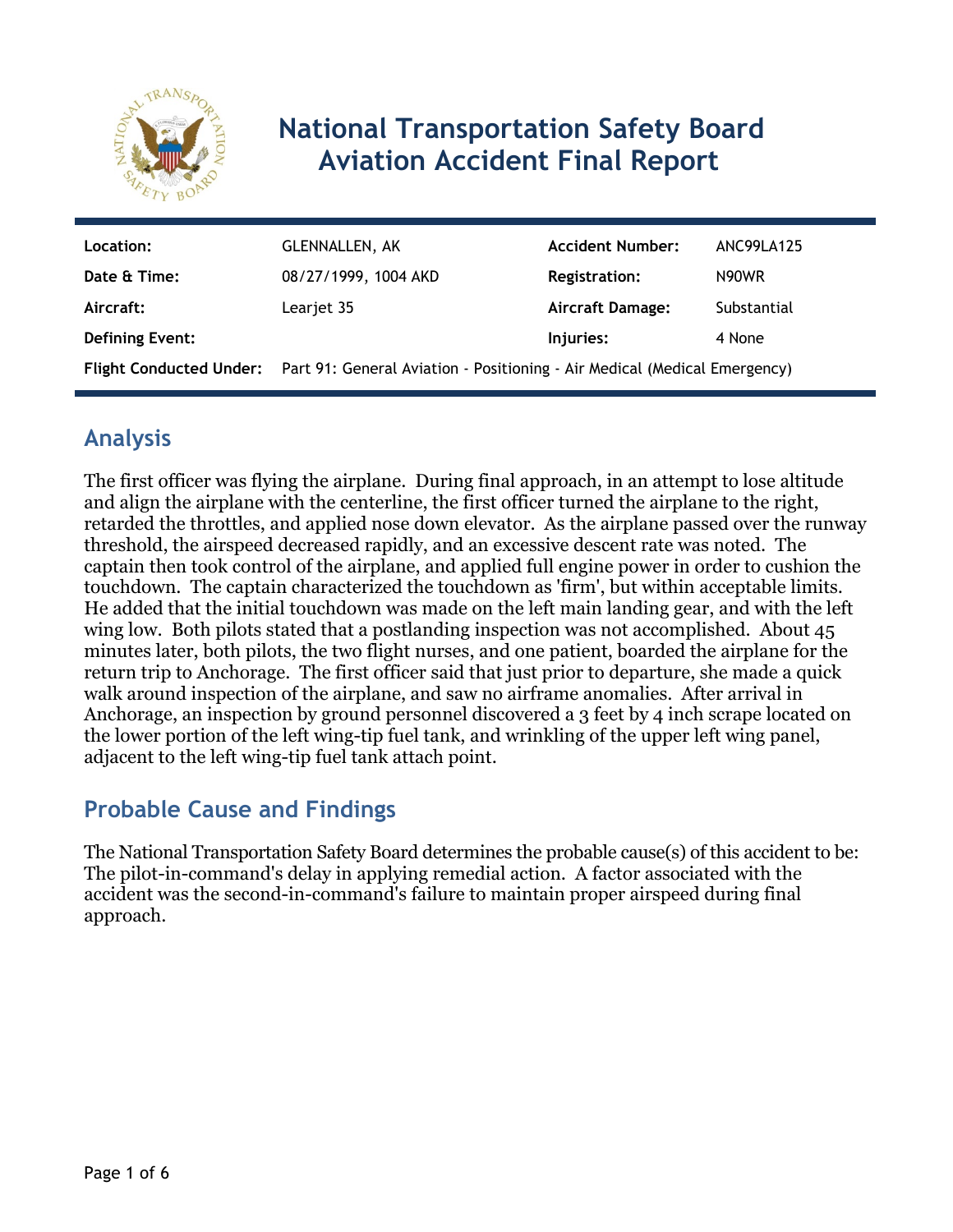#### **Findings**

Occurrence #1: HARD LANDING Phase of Operation: LANDING - FLARE/TOUCHDOWN

Findings

- 1. (F) AIRSPEED(VREF) NOT MAINTAINED COPILOT/SECOND PILOT
- 2. (C) REMEDIAL ACTION DELAYED PILOT IN COMMAND
- 3. WING,WINGTIP BUCKLED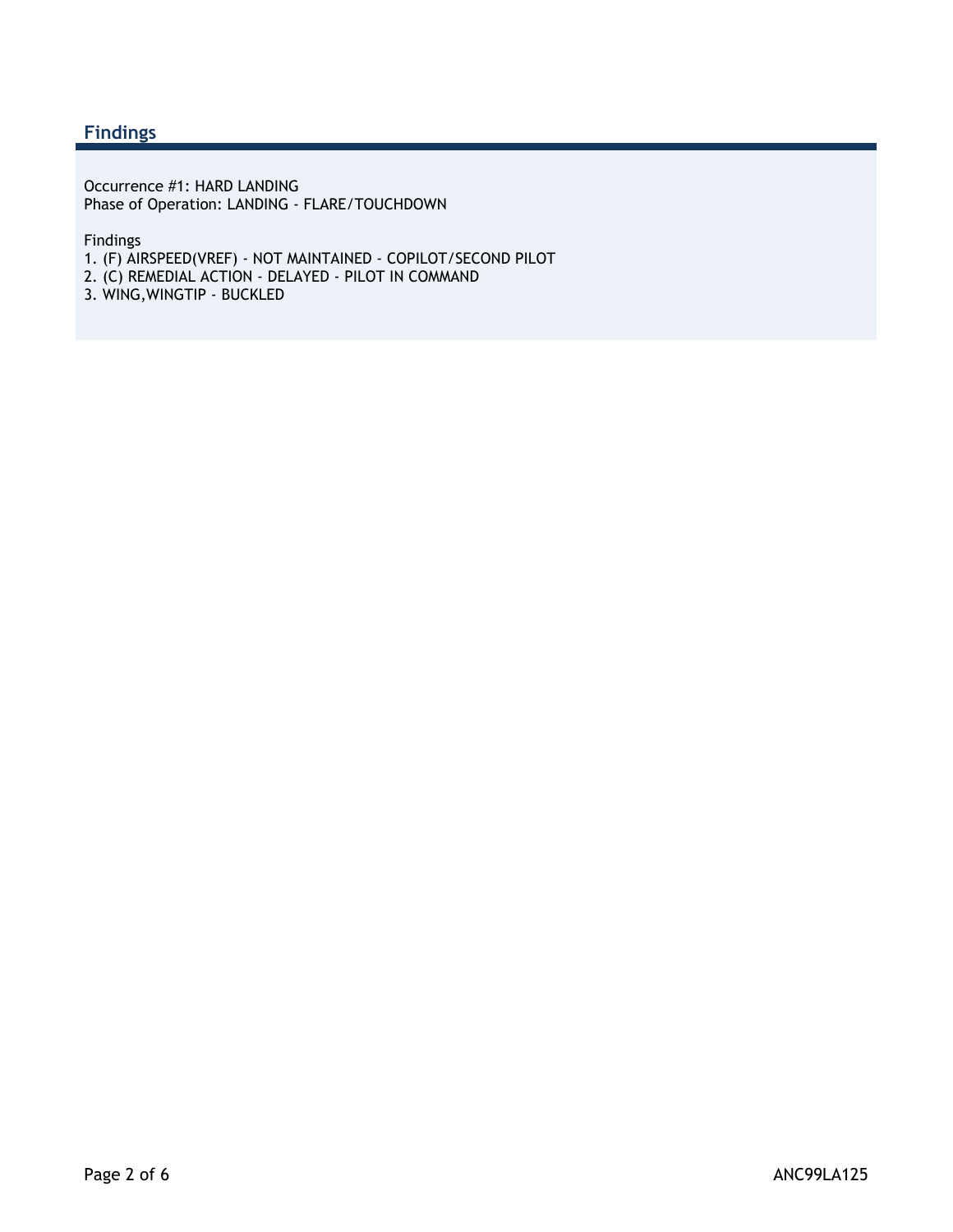## **Factual Information**

 On August 27, 1999, about 1004 Alaska daylight time, a Gates Lear Jet, model 35 airplane, N90WR, operated by F.S. Air Service, Inc., of Anchorage, Alaska, sustained substantial damage during a hard landing at Gulkana Airport, Gulkana, Alaska. Gulkana is located about 8 miles northeast of Glennallen, Alaska, at 62.09.29 north latitude, 145.27.40 west longitude. The airplane was being operated as an instrument flight rules (IFR) medical transport flight under Title 14, CFR Part 91, when the accident occurred. The two certificated airline transport pilots, and the two flight nurses aboard, were not injured. Visual meteorological conditions prevailed at Gulkana, and an IFR flight plan was filed. The flight originated at the Anchorage International Airport, Anchorage, about 0935.

During an interview with the National Transportation Safety Board investigator-in-charge on August 30, the captain of the accident airplane reported that the airplane was being positioned in order to transport a patient to Anchorage. He stated that it had been previously agreed upon that the outbound trip to Gulkana was to be flown by the first officer. The captain said that the first officer made a VOR instrument approach to runway 14. He said that as the flight descended below the cloud cover and the airport environment came into view, it was determined that the airplane was too high, and left of the runway centerline. He said that in an attempt to lose altitude and align the airplane with the centerline, the first officer turned the airplane to the right, retarded the throttles, and applied nose down elevator. The captain said that as the airplane passed over the runway threshold, the airspeed decreased rapidly, and an excessive descent rate was noted. He said that he then took control of the airplane, and applied full engine power in order to cushion the touchdown. The captain characterized the touchdown as "firm", but within acceptable limits. He added that the initial touchdown was made on the left main landing gear, and with the left wing low.

After landing, the airplane was taxied to the parking area, and the medical crew and flight crew disembarked uneventfully. The captain and first officer accompanied the medical crew to the hospital.

Both crew members stated that a postlanding inspection was not accomplished.

Both pilots, the two flight nurses, and one patient, returned to the airport about 45 minutes later, and prepared for the return trip to Anchorage. The first officer said that just prior to departure, she made a quick walk around inspection of the airplane. She stated that she saw no airframe anomalies during her inspection. The flight departed for the return trip to Anchorage about 1125.

After arrival in Anchorage, ground personnel discovered a 3 feet by 4 inch scrape located on the lower portion of the left wing-tip fuel tank, and wrinkling of the upper left wing panel, adjacent to the left wing-tip fuel tank attach point.

The closest weather observation station is located at the Gulkana Airport. On August 27, at 0950, a contract weather observer was reporting in part: Sky conditions and ceiling, 400 feet scattered, 2,400 feet broken, 5,000 feet overcast; visibility, 20 statute miles; wind, 20 degrees at 5 knots.

Both flight crew members noted that there were no preaccident mechanical anomalies with the airplane.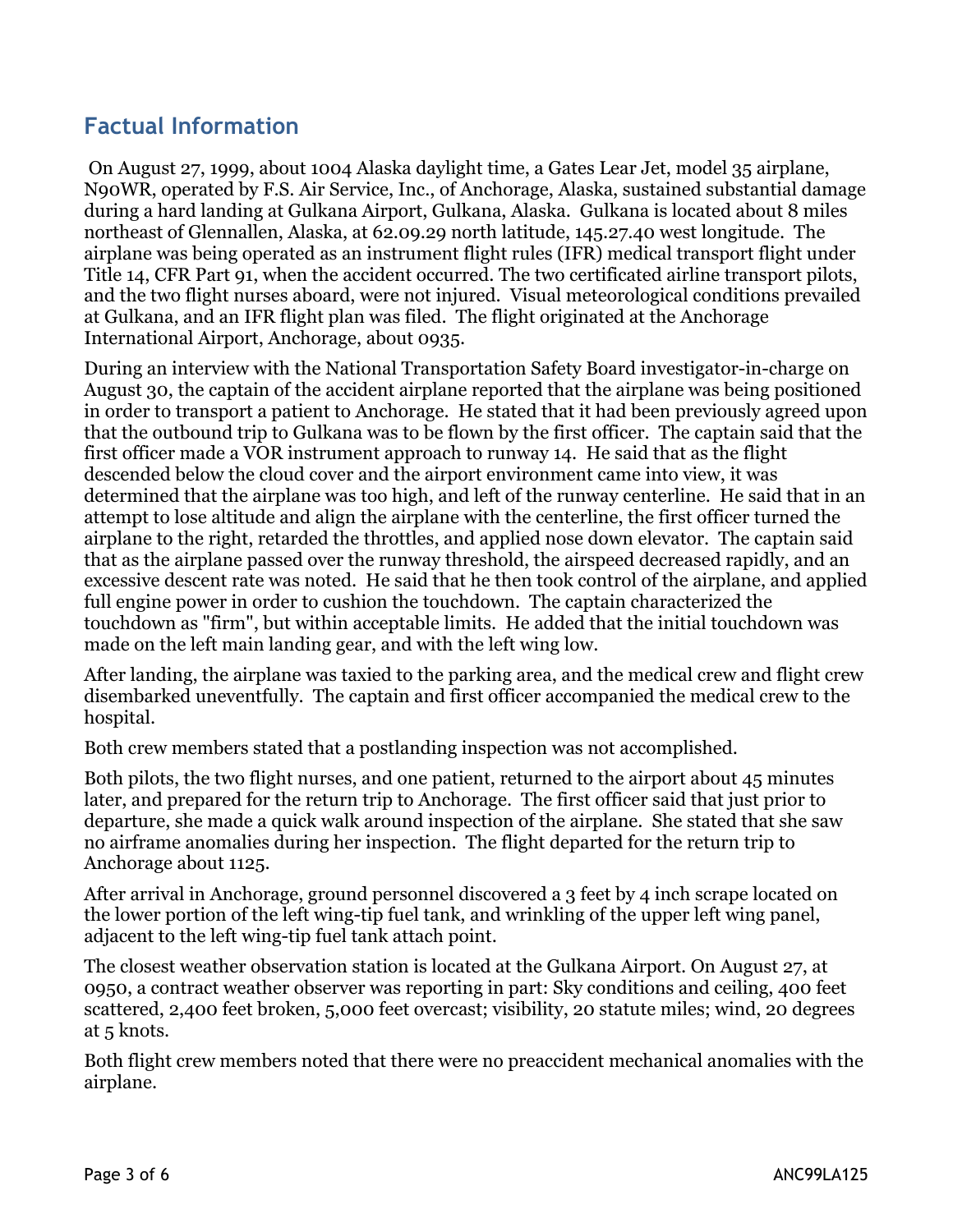### **Pilot Information**

| Certificate:                     | Airline Transport                                                                                                                                                                                          | Age:                              | 40, Male                      |
|----------------------------------|------------------------------------------------------------------------------------------------------------------------------------------------------------------------------------------------------------|-----------------------------------|-------------------------------|
| Airplane Rating(s):              | Multi-engine Land; Single-engine<br>Land; Single-engine Sea                                                                                                                                                | Seat Occupied:                    | Left                          |
| <b>Other Aircraft Rating(s):</b> | None                                                                                                                                                                                                       | <b>Restraint Used:</b>            | Seatbelt, Shoulder<br>harness |
| Instrument Rating(s):            | Airplane                                                                                                                                                                                                   | <b>Second Pilot Present:</b>      | Yes                           |
| Instructor Rating(s):            | Airplane Multi-engine; Airplane<br>Single-engine; Instrument Airplane                                                                                                                                      | <b>Toxicology Performed:</b>      | No.                           |
| <b>Medical Certification:</b>    | Class 1 Valid Medical--no<br>waivers/lim.                                                                                                                                                                  | <b>Last Medical Exam:</b>         | 05/07/1999                    |
| <b>Occupational Pilot:</b>       |                                                                                                                                                                                                            | Last Flight Review or Equivalent: |                               |
| <b>Flight Time:</b>              | 5022 hours (Total, all aircraft), 860 hours (Total, this make and model), 4600 hours (Pilot In<br>Command, all aircraft), 160 hours (Last 90 days, all aircraft), 80 hours (Last 30 days, all<br>aircraft) |                                   |                               |

# **Aircraft and Owner/Operator Information**

| Aircraft Manufacturer:            | Learjet                                 | <b>Registration:</b>                  | N90WR                    |
|-----------------------------------|-----------------------------------------|---------------------------------------|--------------------------|
| Model/Series:                     | 35 35                                   | <b>Aircraft Category:</b>             | Airplane                 |
| <b>Year of Manufacture:</b>       |                                         | <b>Amateur Built:</b>                 | No                       |
| Airworthiness Certificate:        | Normal                                  | Serial Number:                        | 35-022                   |
| <b>Landing Gear Type:</b>         | Retractable - Tricycle                  | Seats:                                | 10                       |
| Date/Type of Last Inspection:     | 08/25/1999, Continuous<br>Airworthiness | <b>Certified Max Gross Wt.:</b>       | 18300 lbs                |
| Time Since Last Inspection:       | 23 Hours                                | Engines:                              | 2 Turbo Fan              |
| Airframe Total Time:              | <b>13361 Hours</b>                      | <b>Engine Manufacturer:</b>           | Garrett                  |
| ELT:                              |                                         | <b>Engine Model/Series:</b>           | <b>TFE 731</b>           |
| <b>Registered Owner:</b>          | F.S. AIR SERVICE, INC.                  | <b>Rated Power:</b>                   | 3500 lbs                 |
| Operator:                         | F.S. AIR SERVICE, INC.                  | Air Carrier Operating<br>Certificate: | On-demand Air Taxi (135) |
| <b>Operator Does Business As:</b> |                                         | <b>Operator Designator Code:</b>      | <b>STZA</b>              |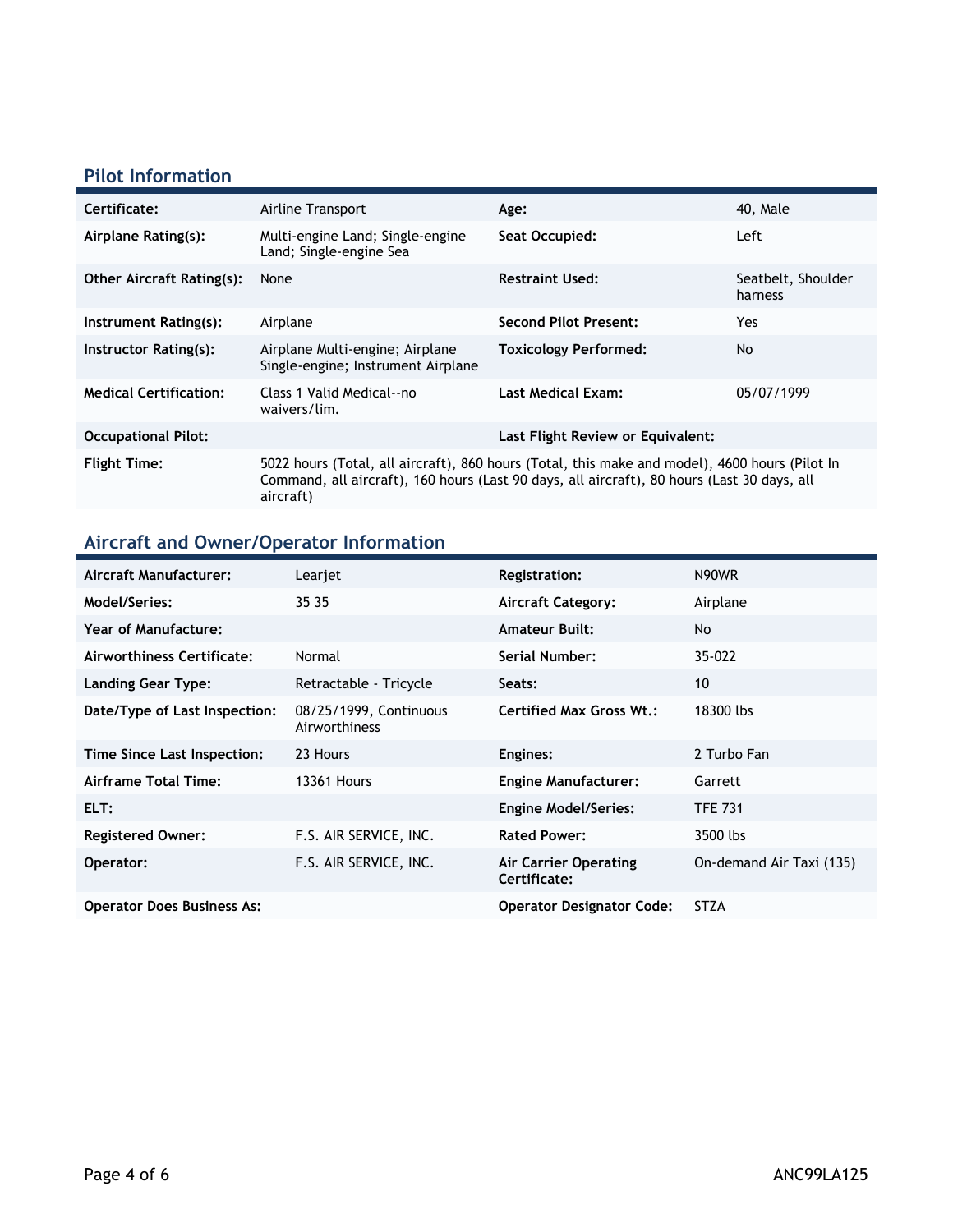### **Meteorological Information and Flight Plan**

| <b>Conditions at Accident Site:</b>     | <b>Visual Conditions</b> | <b>Condition of Light:</b>    | Day                        |
|-----------------------------------------|--------------------------|-------------------------------|----------------------------|
| <b>Observation Facility, Elevation:</b> | GKN, 1579 ft msl         | <b>Observation Time:</b>      | 0950 ADT                   |
| Distance from Accident Site:            | 0 Nautical Miles         | Direction from Accident Site: | $0^{\circ}$                |
| <b>Lowest Cloud Condition:</b>          | Scattered / 400 ft agl   | <b>Temperature/Dew Point:</b> | $8^\circ$ C / 7 $^\circ$ C |
| Lowest Ceiling:                         | Broken / 2400 ft agl     | Visibility                    | 20 Miles                   |
| Wind Speed/Gusts, Direction:            | 5 knots, 20°             | Visibility (RVR):             | $0$ ft                     |
| <b>Altimeter Setting:</b>               | 29 inches Hg             | Visibility (RVV):             | 0 Miles                    |
| <b>Precipitation and Obscuration:</b>   |                          |                               |                            |
| <b>Departure Point:</b>                 | ANCHORAGE, AK (ANC)      | Type of Flight Plan Filed:    | IFR.                       |
| Destination:                            | (GKN)                    | <b>Type of Clearance:</b>     | <b>IFR</b>                 |
| <b>Departure Time:</b>                  | 0930 ADT                 | Type of Airspace:             | Class E                    |

#### **Airport Information**

| Airport:                    | GULKANA (GKN)    | <b>Runway Surface Type:</b>      | Asphalt          |
|-----------------------------|------------------|----------------------------------|------------------|
| <b>Airport Elevation:</b>   | 1579 ft          | <b>Runway Surface Condition:</b> | Drv              |
| Runway Used:                |                  | IFR Approach:                    | <b>VOR</b>       |
| <b>Runway Length/Width:</b> | 5000 ft / 100 ft | <b>VFR Approach/Landing:</b>     | <b>Full Stop</b> |

### **Wreckage and Impact Information**

| Crew Injuries:          | 2 None | Aircraft Damage:           | Substantial |
|-------------------------|--------|----------------------------|-------------|
| Passenger Injuries:     | 2 None | <b>Aircraft Fire:</b>      | None        |
| <b>Ground Injuries:</b> | N/A    | <b>Aircraft Explosion:</b> | None        |
| Total Injuries:         | 4 None | Latitude, Longitude:       |             |

#### **Administrative Information**

| Investigator In Charge (IIC):            | O JOHNSON<br><b>CLINTON</b>                                                                                                                                                                                                                                                                                                                        |                                      | <b>Adopted Date:</b> | 11/30/2000 |
|------------------------------------------|----------------------------------------------------------------------------------------------------------------------------------------------------------------------------------------------------------------------------------------------------------------------------------------------------------------------------------------------------|--------------------------------------|----------------------|------------|
| <b>Additional Participating Persons:</b> |                                                                                                                                                                                                                                                                                                                                                    | MICHAEL W HINDS (FAA); ANCHORAGE, AK |                      |            |
| <b>Publish Date:</b>                     |                                                                                                                                                                                                                                                                                                                                                    |                                      |                      |            |
| <b>Investigation Docket:</b>             | NTSB accident and incident dockets serve as permanent archival information for the NTSB's<br>investigations. Dockets released prior to June 1, 2009 are publicly available from the NTSB's<br>Record Management Division at pubing@ntsb.gov, or at 800-877-6799. Dockets released after<br>this date are available at http://dms.ntsb.gov/pubdms/. |                                      |                      |            |